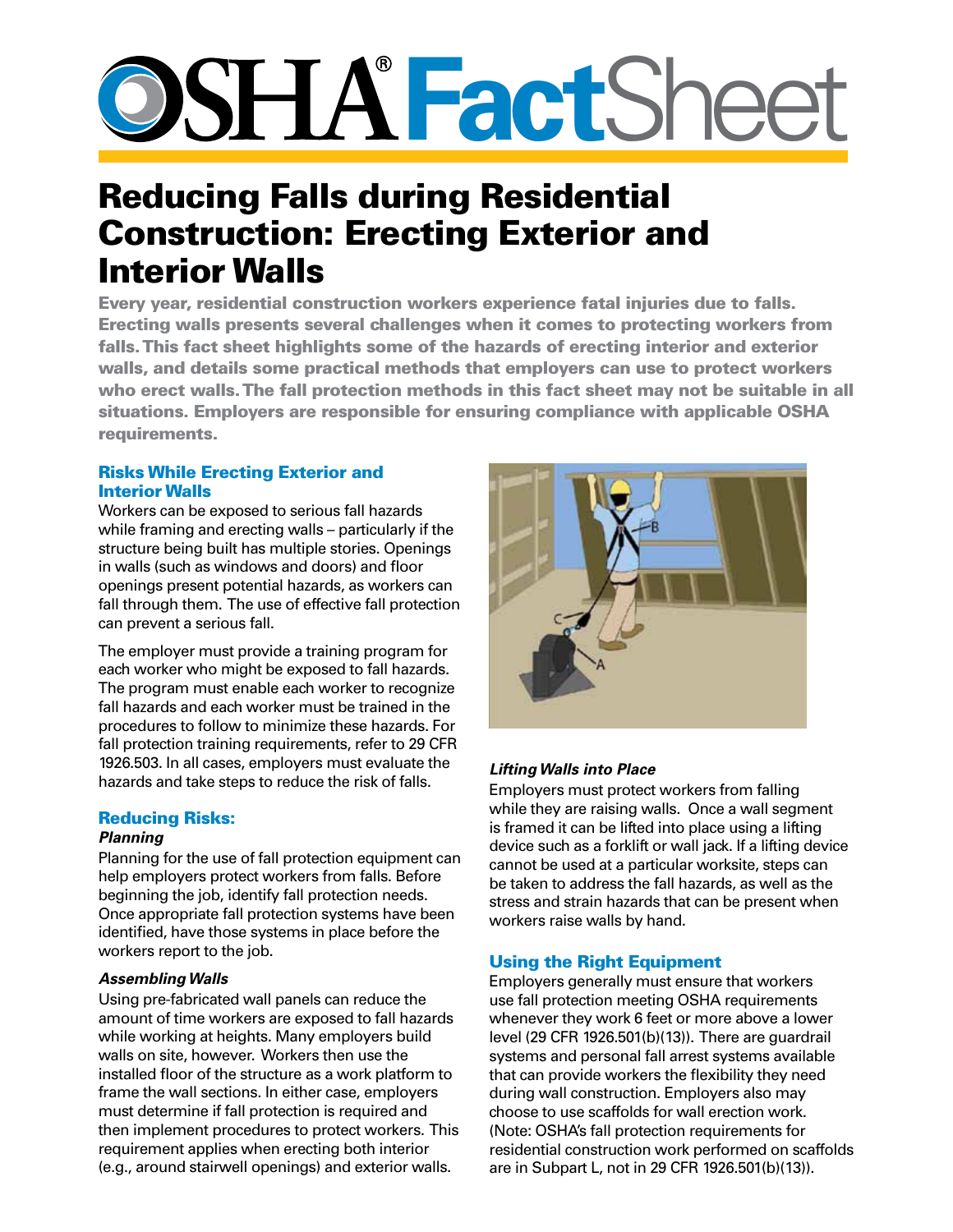#### *Guardrails*

Guardrail systems can protect workers framing walls around the perimeter and at floor openings. Framed exterior walls typically include openings for windows and doors. Workers can apply sheathing to the frame, and install guardrails across window and door openings, before raising wall sections so that the openings are protected when the walls are set into place.

OSHA generally requires the top rail height to be 42 inches  $+$  3 inches above the walking/working level. A midrail is also required between the top rail and the walking/working surface when there is no wall or parapet at least 21 inches high. For additional requirements for guardrails, refer to 29 CFR 1926.502(b).

During multi-story construction many employers provide fall protection by installing guardrails on exterior wall sections prior to erecting them into place. This ensures perimeter protection before workers begin activities on each additional floor.

#### *Personal Fall Arrest System (PFAS)*

A PFAS is a tool available to workers who are framing and erecting walls. In fact, a PFAS is the system of choice for many workers who work at heights. However, a malfunction in any component of a PFAS could be disastrous for a worker. Always follow the manufacturer's instructions on selecting, installing and using PFAS components correctly. Certain anchorage assemblies rotate or offer extension arms to improve mobility and prevent lifelines from contacting the floor surface.

#### *Personal Fall Arrest System*

A PFAS is designed to safely stop a fall before the worker strikes a lower level. The system includes three major components:

- A. An *anchorage* to which the other components of the PFAS are rigged.
- B. A full body *harness* worn by the worker.
- C. A connector, such as a *lanyard or lifeline*, linking the harness to the anchorage. A rip-stitch lanyard, or deceleration device, is typically a part of the system.



For more information on the requirements for a PFAS, refer to 29 CFR 1926.502(d).

Remember that workers must use full-body harnesses in fall arrest systems. Body belts can cause serious injury during a fall, and OSHA prohibits their use as part of fall arrest systems.

# Attaching Anchors

OSHA requires that anchors for a PFAS either be able to hold at least 5,000 pounds per worker or maintain a safety factor of at least two (twice the impact load) and be used under the supervision of a qualified person. Always follow the manufacturer's instructions or consult a qualified person when installing anchors to ensure that they are strong enough to hold the sudden weight of a falling worker. There are anchorages available on the market that can meet OSHA's strength requirements if they are installed in accord with the manufacturer's instructions, with the right number of properly-sized nails or screws.

# *Fall Restraint*

Fall restraint systems prevent falls by keeping the worker from reaching a fall hazard. While fall restraint systems are not mentioned in OSHA's fall protection rules, OSHA will accept a properly used fall restraint system in place of a personal fall arrest system when the restraint system is rigged so that the worker cannot get to the fall hazard. In effect, (if properly used) the system tethers a worker in a manner that will not allow a fall of any distance. A fall restraint system is comprised of a body belt or body harness, an anchorage, connectors, and other necessary equipment. Other components typically include a lanyard, and may also include a lifeline and other devices. Note: A self-retracting lanyard is not appropriate for a fall restraint system unless the worker cannot reach the fall hazard when the lanyard is fully extended.

Always follow the manufacturer's instructions or consult a qualified person to ensure proper installation of anchor points. OSHA recommends that fall restraint systems have the capacity to withstand 3,000 pounds of force or twice the maximum expected force that is needed to restrain the worker from exposure to the fall hazard. As a result, fall restraint may be a viable way to provide fall protection in situations in which the employer has concerns about the adequacy of available anchorage points for fall arrest equipment.

# *Scaffolds*

When site conditions permit, employers can use scaffolds to provide a platform for workers erecting and securing walls. Scaffolds can be particularly useful for workers sheathing exterior walls in situations in which sheathing was not completed before the wall was set in place. Always follow the manufacturer's instructions or consult a qualified person to ensure that scaffold systems are used